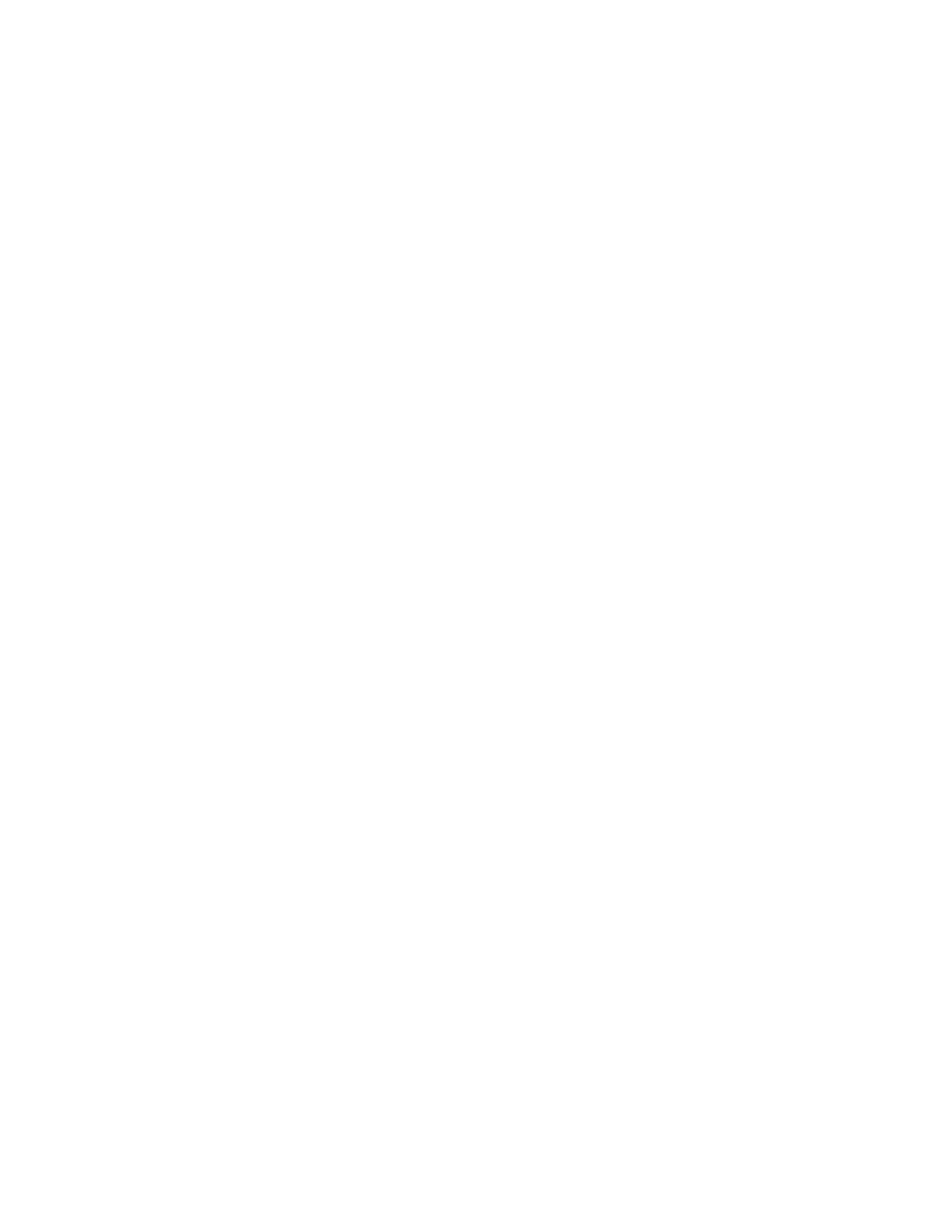# **I. Election/Reelection of Board Members; Nomination/Election of Board Officers**

These McLean Community Center Governing Board Elections & Nominations Policies and Procedures (Elections Policies) have been adopted pursuant to the Memorandum of Understanding (MOU) between the Governing Board of the McLean Community Center (MCC) and the Fairfax County Board of Supervisors. The MOU sets out the requirements for the election and reelection of Governing Board Members and the nomination and election of Governing Board Officers. The Elections Policies implement the MOU requirements and provide additional guidance to the Governing Board and the MCC staff.

# **II. Appointment of the Elections & Nominations Committee**

The Governing Board Elections & Nominations Committee (Elections Committee) has been delegated the responsibility of carrying out the elections and nominations requirements of the MOU and the Elections Policies. The Chair of the Governing Board shall appoint an Elections Committee composed of at least three Governing Board Members who are not candidates for reelection, and designate a chair who will serve as the Elections Chair. The Elections Chair may not run for MCC Board Chair.

### **III. Date and Place of Board Elections**

A. An annual Election Day shall be established that corresponds to McLean Day.

- B. Elections shall take place at the venue for McLean Day from 10:30 a.m. to 5:00 p.m.
- C. Absentee balloting shall be available beginning the first Wednesday following Candidate Orientation, ending three (3) days before Election Day.

# **IV. Elections Committee Responsibilities and Procedures**

- A. The Elections Committee is tasked in the MOU with the responsibility of preparing ballots and conducting Governing Board elections. Elections Committee responsibilities are carried out with the support of the MCC staff.
- B. The Elections Committee will:
	- l. Issue a public notice at least sixty (60) days before Election Day requesting potential candidates to petition for a place on the ballot. Public notice is to appear in at least two (2) local newspapers published weekly or more frequently.
	- 2. Issue a press release on the process to petition for a place on the ballot to all local publications and appropriate and relevant online media.
	- 3. Prepare a petition form and have it available for distribution during regular office hours at the MCC. Prospective candidates must pick up and drop off their own petition packets in person, and show a picture identification that confirms their residence in Small District 1A-Dranesville (the MCC Tax District). In addition to their picture identification, teens may provide other information, if needed, to confirm their residency in the MCC Tax District.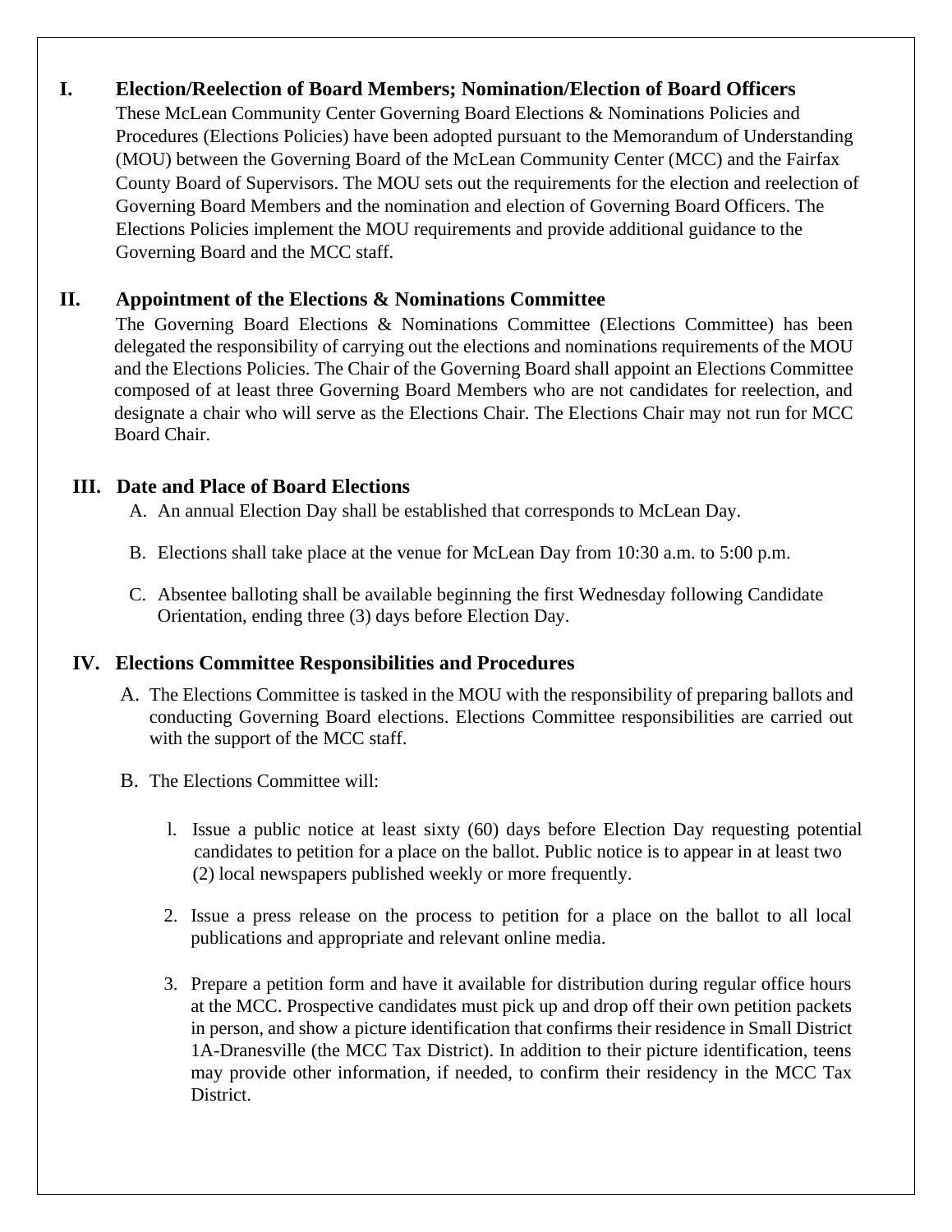- C. Petitions must include the following components:
	- 1. Spaces for at least ten (10) petitioners' printed names, addresses, telephone numbers, email addresses (optional), and signatures.
	- 2. Notice to candidates that a Candidate's Statement is required and must be returned with the completed petition.
	- 3. Notice to candidates to read carefully the Petition Instructions in their petition packets. (Instructions will provide directions for completing petitions accurately, guidance in preparing candidates' statements, and other information needed to determine whether to run for a seat on the Governing Board.)
- D. Candidate's Statement
	- 1. The petition packet shall include a description of the required Candidate's Statement.
	- 2. Candidates' Statements are limited to 100 words for public relations materials, which does not include contact information. Candidates may also provide a longer electronic version of their statements limited to 350 words for the MCC website. In addition, candidates may provide links to their personal, noncommercial campaign websites that contain additional information related to their candidacies.
	- 3. Candidates will be asked to include, with their personal statements, any of their addresses, telephone numbers, email addresses, or personal, noncommercial campaign website addresses, so that all members of the public may contact them. The MCC will not publish personal information unless candidates have included it within their personal statements.
- E. Certify Qualifications of Candidates and Petitioners.
	- 1. A qualified candidate is anyone who meets all qualifications for candidacy as specified in the MOU.
	- 2. A qualified petitioner is anyone who meets all qualifications for candidacy as specified in the MOU.
	- 3. Petitions are required to bear no fewer than ten (10) names of qualified petitioners. It shall be permissible for a petition to bear the names of more than ten (10) petitioners, although the Elections Chair shall only certify the validity of ten (10) petitioners.
	- 4. Completed petitions must be received at the MCC on or before the date and time specified on the petition, which shall be no earlier than thirty (30) days after the publication of the public notice for candidates to petition for a place on the ballot.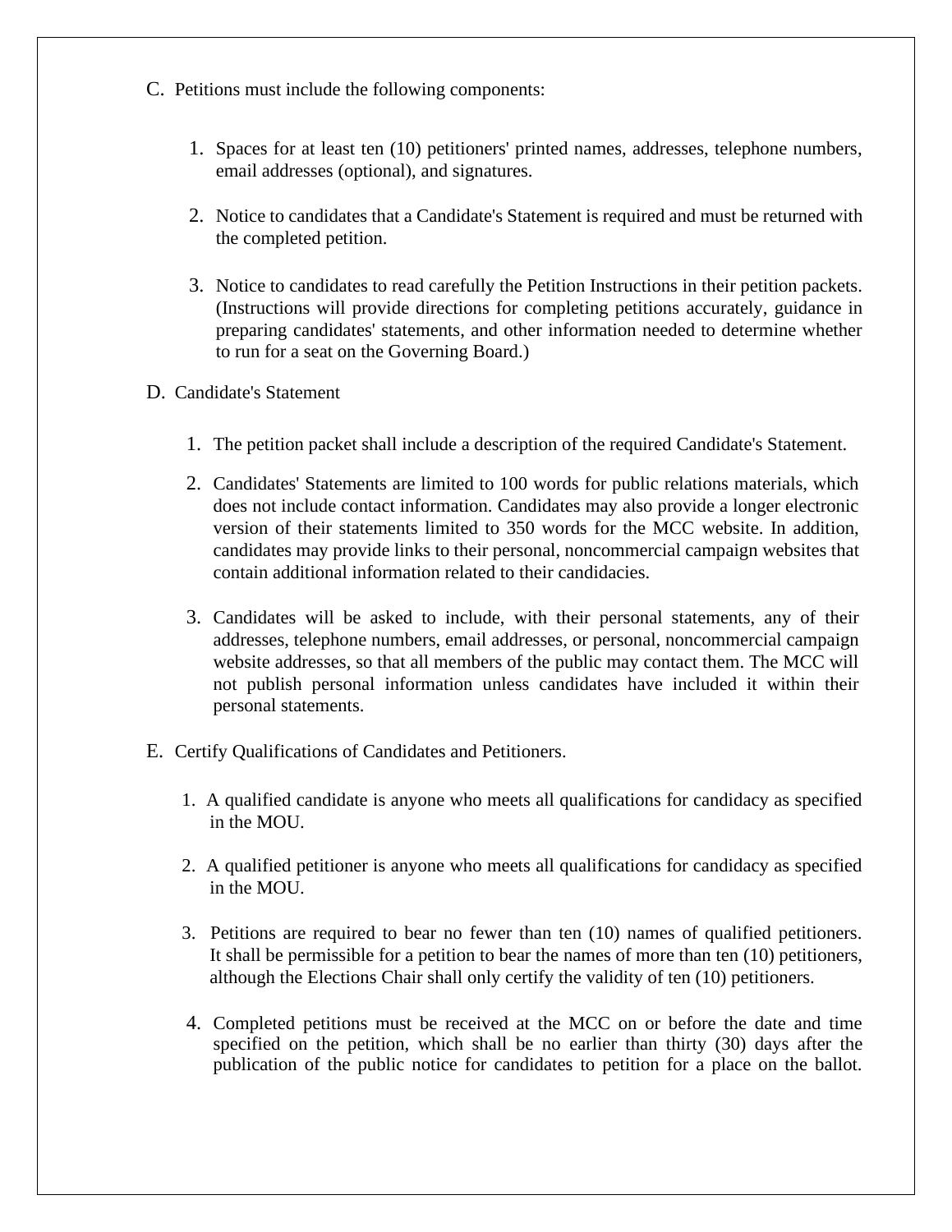- 5. Petitions shall be certified within two (2) business days of receipt; however, those petitions submitted one (1) day before or on the due date will be certified by the evening of the due date. Petitions must be certified as complete, and petitioners as qualified and sufficient in number.
- 6. If a petition does not meet requirements, the Elections Chair shall call the candidate and notify him or her of any deficiencies. If there is time for correction (in the matter of petitioners), the candidate may resubmit. If the submission deadline has passed, the candidate is disqualified.
- F. Notification of the Fairfax County Board of Supervisors
	- 1. Notice of all certified candidates shall be sent to the Dranesville District Supervisor within 72 hours after the submission deadline.
	- 2. The Dranesville District Supervisor presents the list of candidates to the Board of Supervisors at its next regular meeting.

### G. Campaigning

- 1. There shall be no campaigning in the interior common areas of any MCC facility, including the MCC's Ingleside facility, the Old Firehouse Center and any new or temporary facilities.
- 2. Members of the Elections Committee are prohibited from any electioneering activities on behalf of Board candidates.
- 3. MCC staff members are prohibited from any electioneering activities on behalf of Board candidates or providing any MCC proprietary resources to Board candidates.
- 4. Use of any MCC graphic identity by or on behalf of Board candidates is prohibited.
- 5. Historically, the MCC election process has been non-partisan. Candidates are discouraged from seeking endorsement from political parties.

#### H. Pre-election Preparations

- 1. During the week of the petition submission deadline, MCC staff will invite the candidates to an MCC location for photographs to be taken for press releases and other publication purposes. By the deadline for submitting petitions, candidates may submit their own passport type photographs in lieu of having photographs taken at an MCC location.
- 2. The staff issues a press release with the names of all candidates to be placed on the ballot and their qualifications as summarized from their statements.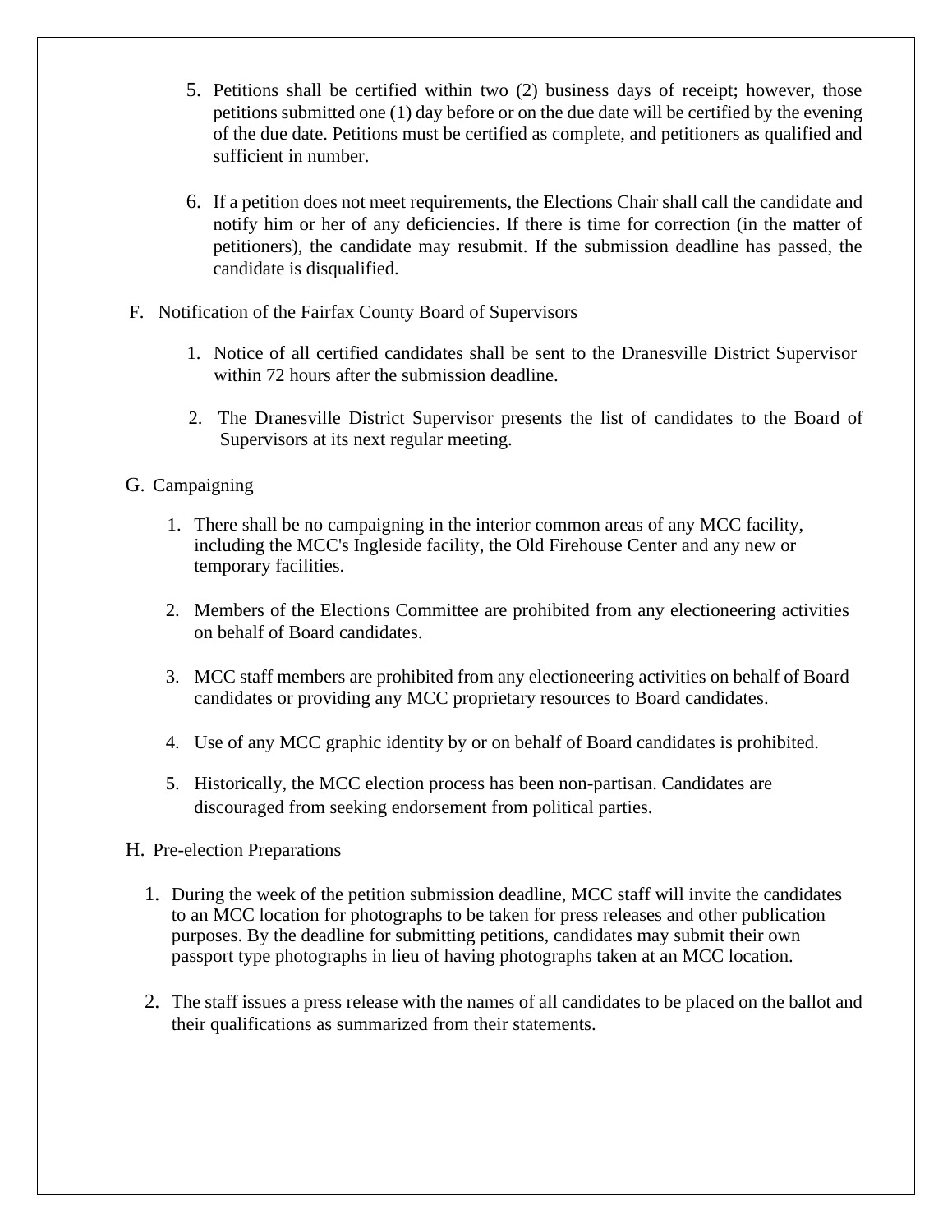- 3. Ballots
	- a. The staff will have ballots printed with the names of all official candidates and spaces for write-in candidates equal to the number of seats to be filled in the elections. All ballots are to have a space for validation by an official election teller.
	- b. Adult ballots used for both absentee and Election Day voting will be organized using a double rotation system. The names of the candidates must be rotated initially in alphabetical order from A-Z, and then in reverse alphabetical order from Z-A, so that all candidates share an equal number of times to be atop the ballot, and not always following the same candidate.
	- c. In the event that a candidate withdraws from the election after ballots have been printed, the candidate's name must remain on the ballot. After a candidate has notified the MCC of his/her withdrawal, the MCC will begin providing highly visible notice of the candidate's withdrawal to absentee and Election Day voters, in further publicity about the election, and in voting materials.
- 4. The Elections Chair will invite all candidates to attend an orientation that will include information such as confirming the hours of election, advising candidates of rules for campaigning, suggesting measures for their personal comfort on McLean Day, discussing handouts and posters, and answering any questions the candidates may have. The Elections. Chair shall emphasize the fact that candidates (except for casting their own votes) may not engage in campaign activities or have posters within 40 feet of the voting tent (or other designated voting areas including absentee voting areas) at any time during voting hours. If a candidate is unable to attend the orientation, the Elections Chair and/or the Executive Director, to the extent possible, will provide an alternate means to inform the candidate.
- 5. Tellers shall be appointed by the Elections Chair from among members of the community (including members of the Governing Board who are not running for reelection). Tellers who will work at the Election Day voting site must have had prior voting day experience at a local election.

 It is the policy of the Governing Board to use independent tellers and counters (such as the League of Women Voters) for Governing Board elections. However, in the event that independent tellers or counters are not available, Elections Committee Members, who are tasked with conducting Governing Board elections, may serve as tellers and counters.

- I. Absentee Voting
	- 1. Absentee voting is permitted for approximately 30 days, up to three (3) days before Election Day (McLean Day).
	- 2. Information about absentee voting will be included in the official public notice of the elections as well as in other publicity about the elections.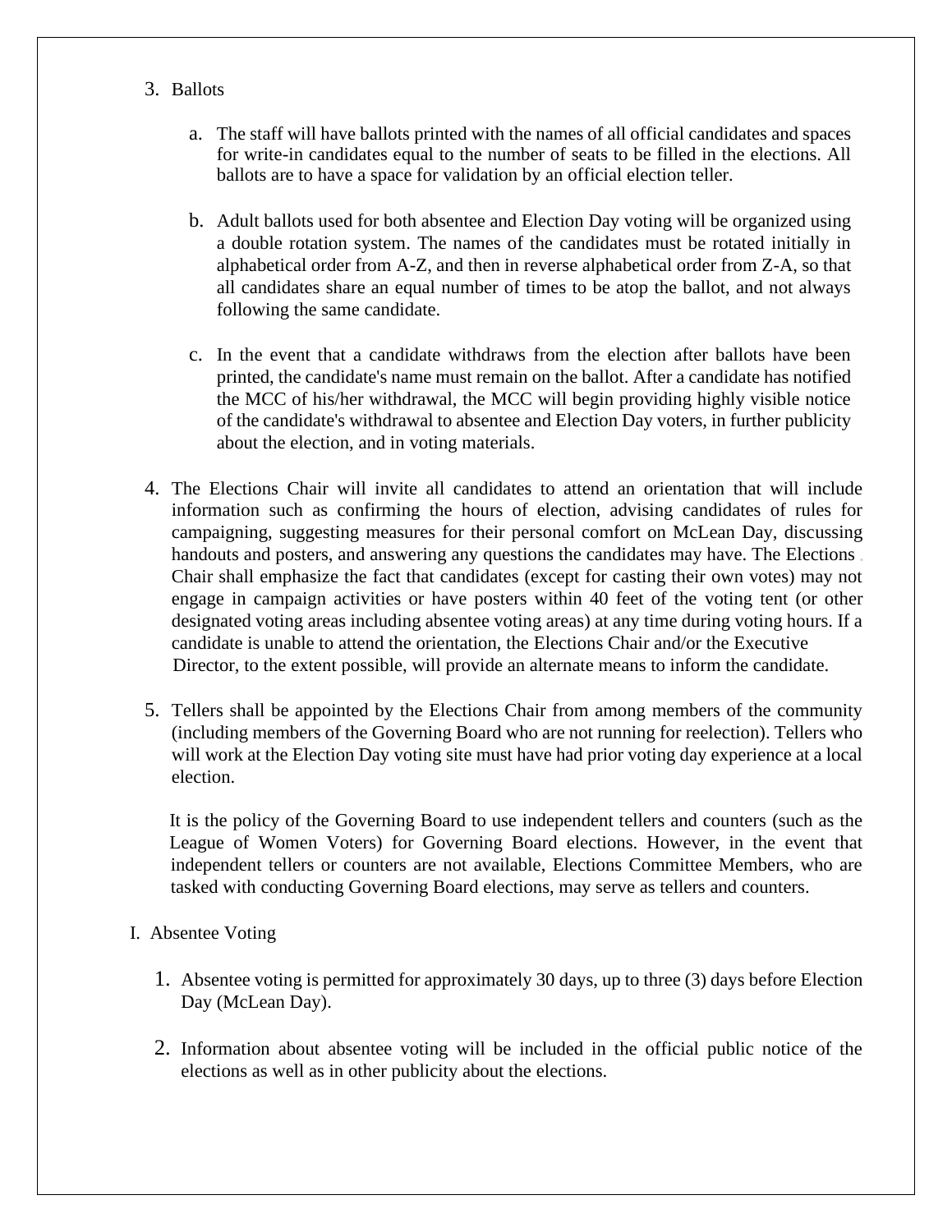- 3. Absentee ballots may be requested in person, by email or by telephone. A voter who requests an absentee ballot may also request absentee ballots for other family members in the immediate household.
- 4. Absentee voting will take place at the MCC's Ingleside facility and at the Old Firehouse Center, or any other location designated by the Governing Board.
- 5. Absentee voters shall complete and sign an Application for Absentee Ballot, which will include an affidavit to the effect that they are qualified to vote.
- J. Election Day Voting Procedures
	- 1. Tellers should arrive onsite prior to their Election Day assignments.
	- 2. The tellers' coordinator shall give a copy of the teller procedures, which have been prepared by the MCC's elections staff, to each teller serving onsite prior to Election Day.
	- 3. At least three (3) tellers shall be present at all times during the McLean Day election process.
	- 4. At least three (3) tellers shall be present at all times during the absentee ballot counting.
	- 5. The Elections Chair shall open and close the elections at the times specified for Election Day and absentee voting in the public notices.
	- 6. A poster board with pictures and names of the candidates should be placed firmly in a position near the voting place, but before entry to the voting site, at or below reasonable eye level. All print should be as large as practicably possible.
	- 7. There will be a separate poster listing voting qualifications, which should be placed prominently in the vicinity of the voting area. All print should be as large as practicably possible.
	- 8. The tellers, with the assistance of maps and street lists provided by the MCC, shall certify the qualifications as specified in the MOU, of each person voting.
	- 9. Certifications require the following:
		- a. Each voter shall submit photo identification that includes a current address in the MCC Tax District.
		- b. If voters do not have sufficient identification with them, they shall sign an affidavit to the effect that they are qualified to vote.
		- c. Adult voters must be 18 years of age or older on McLean Day. Adults may only vote for adult candidates; they will be issued the appropriate ballots. The number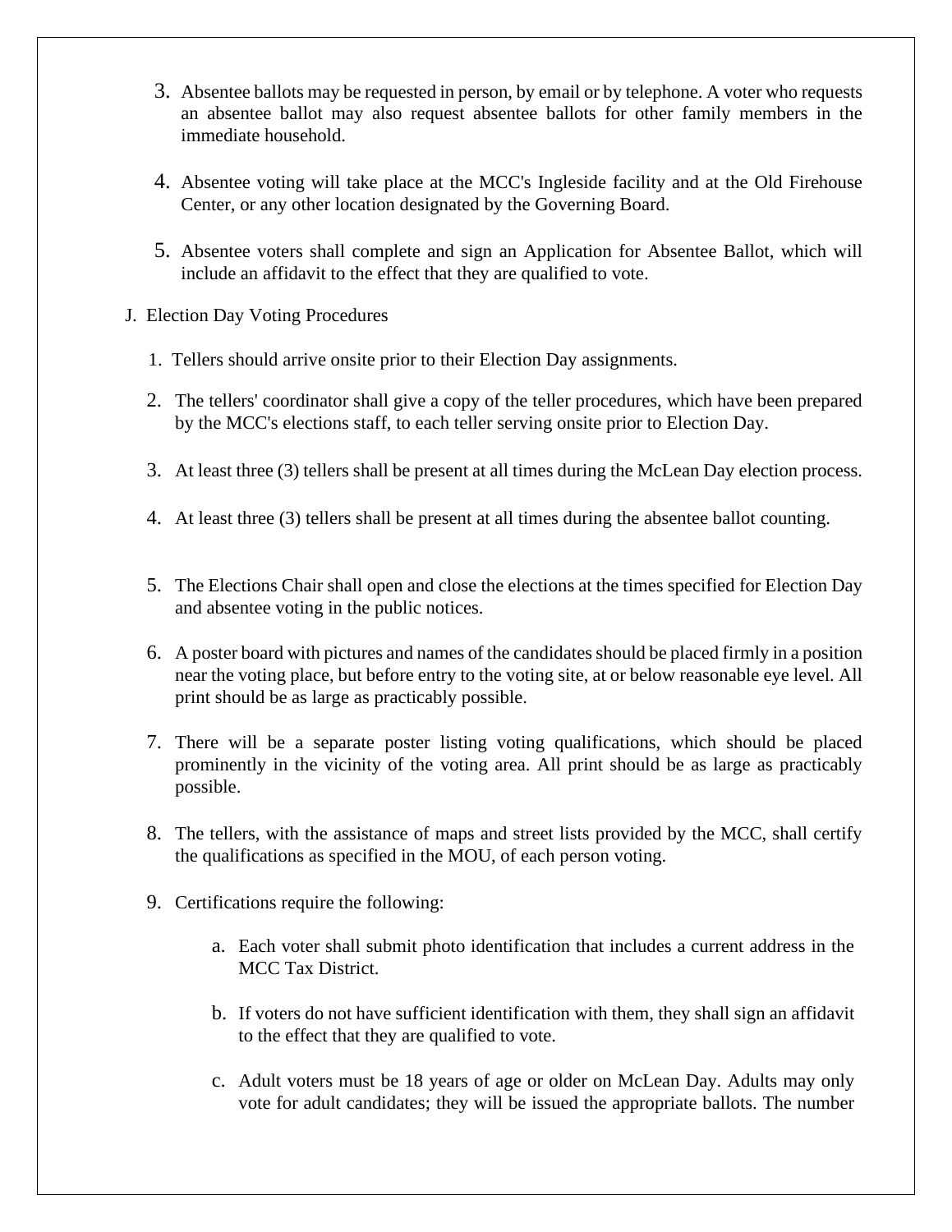of candidates for which an adult may vote corresponds to the number of Board seats to be filled.

- d. Youth voters must be between 15 to 17 years old on McLean Day. Youth may vote only for youth candidates; they will be issued the appropriate ballots. Youth voters may vote for two candidates, and may vote for candidates in either high school boundary area. However, they can only vote for one candidate in each high school boundary area.
- 10. Tellers must ensure that each voter votes only once.
- 11. Tellers must ensure that each voter may vote in privacy.
- K. Vote Counting
	- 1. Counting Procedures and Ballot Security: MCC staff shall assist the Elections Chair in taking the ballots and notebooks to the community center upon the closing of the election. At least 3 tellers much be present during the counting of votes. The tellers shall tally the votes, including absentee votes. MCC staff may not be present during the tally. The Elections Chair (or designee) observe; but may not participate in the vote counting process (unless the Elections Committee is tasked with serving as counters in a given year). If, for any reason, it is necessary to store ballots and/or counting materials before the counting of votes is completed, ballots and vote counting materials shall be secured on MCC property and the MCC Executive Director shall serve as custodian.
	- 2. Write-In Candidates: Each adult write-in candidate must have at least ten (10) votes from ten (10) qualified adult voters in order to have his or her votes counted. Each youth writein candidate must have at least ten (10) votes from ten (10) qualified youth voters, Writein candidates must provide MCC's election representatives with their names and addresses in order to verify that they are qualified candidates.
	- 3. Too Close to Call Procedures: An election shall be considered too close to call if the third and fourth adult candidates, or first and second youth candidate of either high school district, are separated by 3 or fewer votes. If any individual race is too close to call, a recount shall be conducted by the tellers. The tellers will decide, with input from the Elections Chair or designee, whether to conduct the recount that evening or to postpone the recount until the day after Election Day. A recount and final result shall be determined no later than 2 p.m. on the day after Election Day.
	- 4. Tie procedures: If, after completion of vote counting, there is a tied race between adult candidates or between youth candidates from either high school district, the winner of that race shall be determined by a coin toss. The MCC Executive Director (or designee) shall conduct the coin toss with the ENC chair (or designee) and the tied candidates present.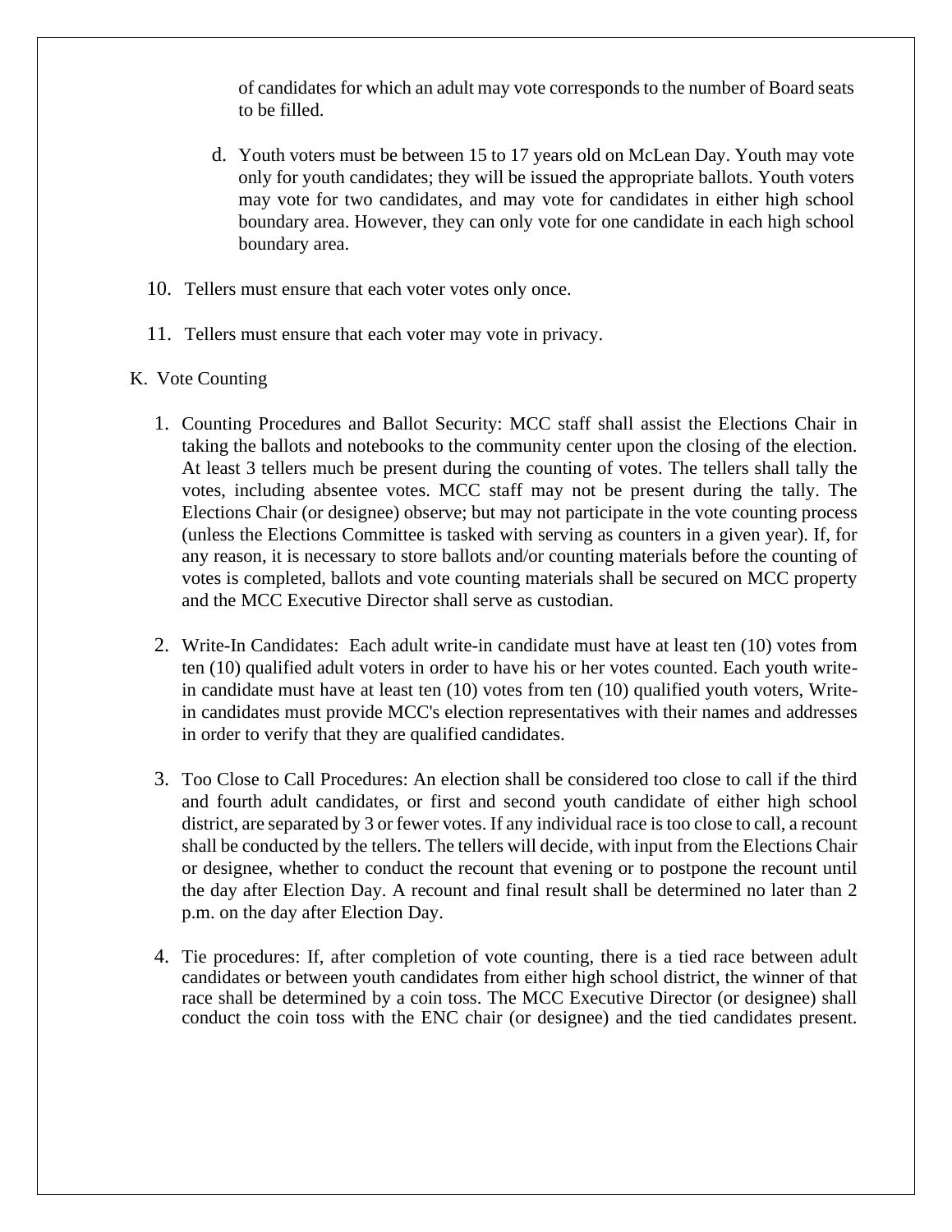- L. Notification of Election Results
	- 1. The Elections Chair will call the candidates and inform them of the election results after all votes have been counted (on the same evening).
	- 2. The Elections Chair will send notice of the election results to the Dranesville District Supervisor. The ballots are maintained for one (1) year. *(The ballots may be stored at the MCC in lieu of the Dranesville Supervisor 's office.)* The Dranesville District Supervisor reports the election results to the Board of Supervisors. After determining that it is in the public interest to do so, the Board of Supervisors appoints those persons receiving the greatest number of votes to the MCC Governing Board.
	- 3. After the election results have been sent to the Dranesville District Supervisor, they are posted in public view at the MCC.

# **V. Board Members' Pledge**

At the first meeting of the incoming Governing Board following the confirmation of new and reelected Board Members, a ceremony will be held during which all Board Members will take a Pledge. The Pledge will be administered by the Dranesville District Supervisor on the Fairfax County Board of Supervisors or a designee. The Pledge for Board Members not present at the ceremony will be administered by the MCC Board Chair.

### **VI. Nomination and Election of Governing Board Officers**

A. Nomination of Board Officers

- 1. The Elections Chair will make a "Call for Nominations of Board Officers" at the April Governing Board meeting. The Elections Chair will explain the responsibilities of each office.
- 2. Board Members may self-nominate or nominate others. All nominations will be shared with all Board Members as soon as they are received.
- 3. At the May Board meeting, all potential nominees must submit a statement to the Elections Chair declaring their intention to run or that they are considering running for a Board office even if a final decision has not been made. Each statement will include the prospective nominee's qualifications and will be read at the May Board meeting.
- 4. It is suggested that candidates for the Executive Committee (Board Officers) have at least one year of experience on the MCC Governing Board.
- 5. The Elections Chair shall ensure that there is a nominee for each office. If there are no nominees for a Board office, the Elections Chair shall canvas all Board Members for nominees.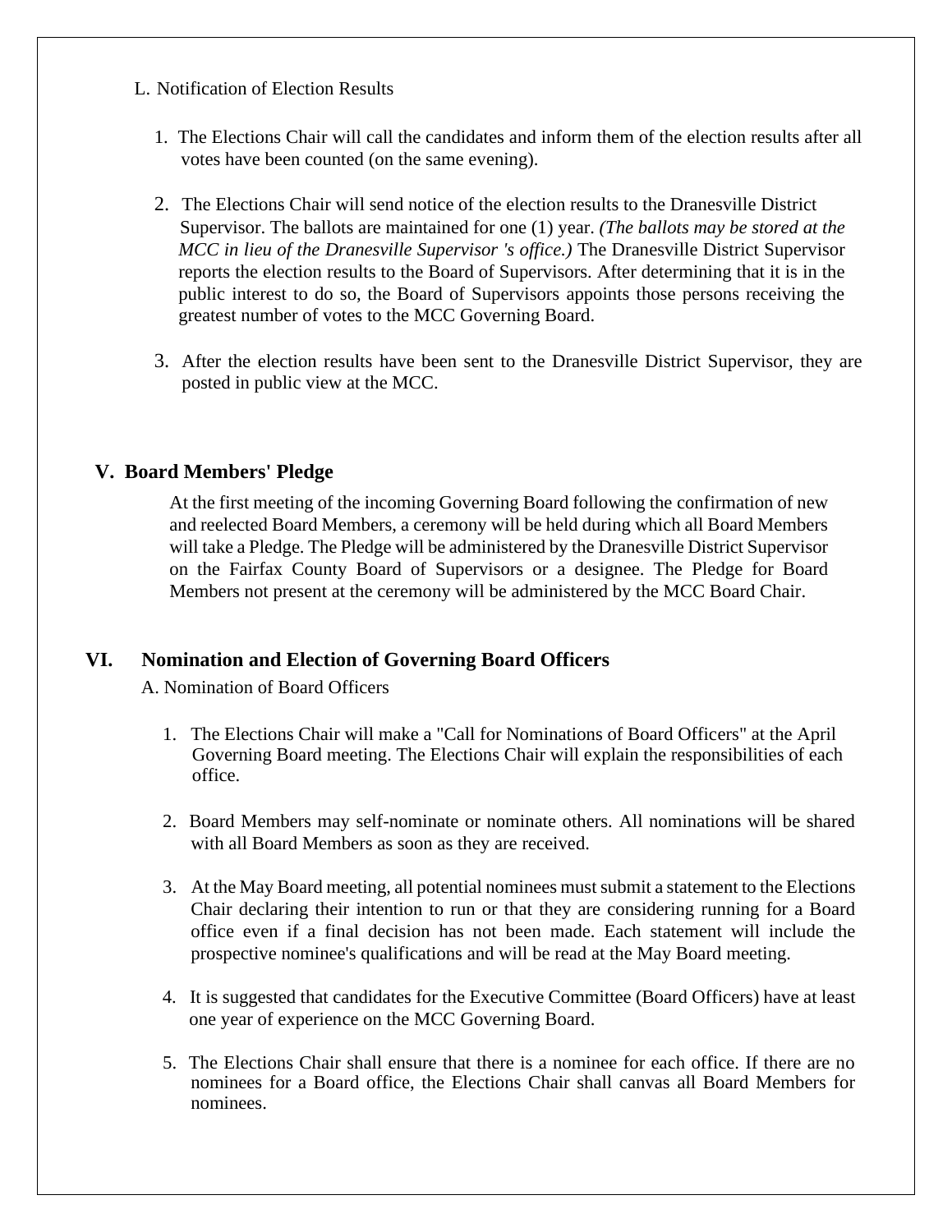- 6. The Elections Chair shall publish a final list of declared or potential nominees the offices they are running for and the responsibilities of that office for the benefit of the newly elected Board Members at least six (6) days before the June Board meeting when the new Executive Board is elected.
- B. Election of Board Officers
	- 1. Nominations for each office shall be formally made at the June meeting of the incoming Governing Board. Only those previously identified as potential nominees at the May meeting will be permitted to stand for election to the Executive Committee.
	- 2. The Elections Chair (or a Member of the Elections Committee) convenes and presides over the Board meeting until the Board Chair is elected, at which time the Board Chair presides over the election of other Board Officers.
		- 3. Each nominee shall be given the opportunity to speak for two minutes even if there are no other candidates for the position.
		- 4. Each office shall be voted on sequentially, starting with the Chair, then the Vice-chair, the Secretary, and the Treasurer.
		- 5. The new Officers take office immediately.

### **VII. Changes to the Elections Policies**

Any change in these Elections Policies must be proposed to and voted on by the Elections Committee, brought to the Governing Board for approval, and included in these Elections Policies before that change can be implemented. Changes approved by the Governing Board at or before the February Board meeting may be implemented for the same Board election year. Changes approved by the Board after that time may only be implemented for the following year.

<sup>&</sup>lt;sup>1</sup>Initially approved by the Governing Board on February 28, 2001, amended in March 2001, and on the following dates: October 23, 2003, March 10, 2010, March 23, 2011, March 20, 2013, June 4, 2014, January 28, 2015, February 22, 2017 and February 28, 2018.

As several updates were needed and long overdue to reflect current realities, the 2/28/18 version was reviewed in-depth, amended and adopted by the 2019-2020 Elections & Nominations Committee on January 14, 2020. The newly-updated ENC Policies & Procedures document was subsequently considered and approved by the entire Governing Board at its January 22, 2020 Regular Meeting